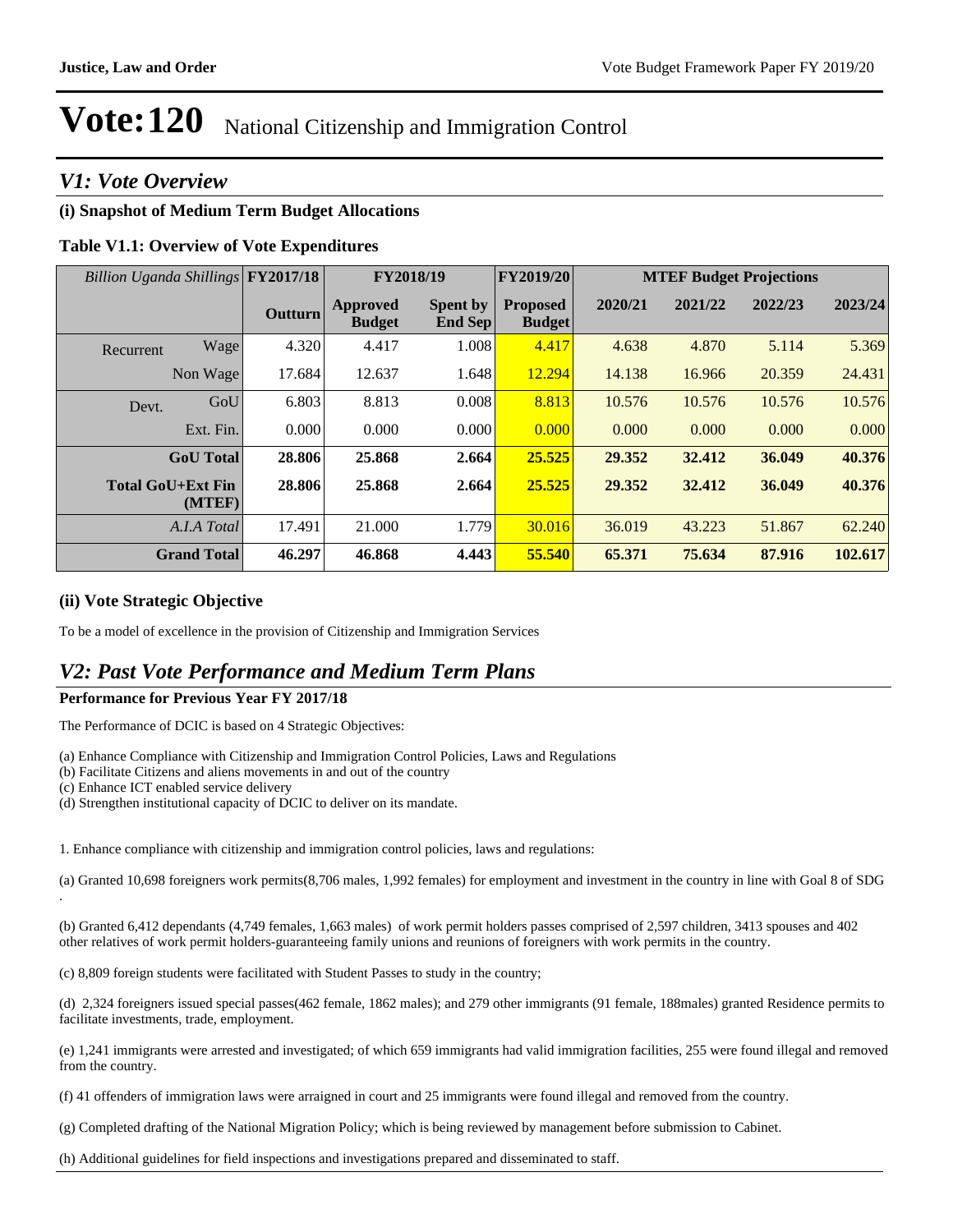(i) Facilitated 3,073,666 legal and orderly movement of people across the border comprising of 1,431 795 departures and 1,641,871 arrivals .

(j) Clusters carried out the following: denied entry to 3,732 persons; verified and referred 65,100 asylum seekers; sensitized the community on the right procedures of handling refugees and prevention of Trafficking in persons. In addition the cluster withdraw National identity cards & passports from persons holding them illegally and with the help of ISO, UPDF & UPF marine bridged the clusters conducted 47 successful patrols resulting in among others deportation of 25 foreigners and receipt of 33 deported Ugandans.

2. Facilitate citizens movements in and out of the country:

(a) 175,453 citizens ( 83,893 male, 91,560 female) issued passports; comprised of 174,955 ordinary, 341 diplomatic and 157 official passports; of these 36,658 were passport clients served from Regional Passport centers of Mbale, Gulu and Mbarara.

(b) H.E the President of Uganda hosted their Excellencies of Tanzania and Kenya who launched the One Stop Border Posts at Mutukula and Busia respectively to reduce the cost and time for doing business in addition to promoting regional integration.

(c) 301 Citizens issued East African passports and 669 refugees issued with Conventional Travel Documents to facilitate movements.

(d) 1,058 citizens granted citizenship in the categories: 719 former Ugandans in diaspora-dual citizenship, 224 foreigners citizenship by registration, 78 foreigners granted dual citizenship and another 37 aliens were issued citizenship by naturalization.

(e) Branded the refurbished counters at Arrivals area of Entebbe, providing for 20 workstations from original 8 workstations; this improved the average time for clearing of persons from 3 to 2 minutes.

3. Enhance Information Communication Technology enabled service delivery:

(a) Digitized 571,934 records comprised of 71,930 immigration files and 500,004 passport files to fast-track clients' file retrieval(UGX 0.60bn)

(b) Delivered and installed equipment for passport tracking and alert system aimed at empowering applicants for passports with information on status of their applications (UGX 0.150bn)

(c) Developed and signed off terms of reference for integration of the e-immigration system with Uganda Revenue Authority to improve generation of revenue for national development;

(d) Contract for upgrade of the e-immigration system to include online citizenship application process and border management solution awarded and under implementation.

4. Strengthen institutional capacity of DCIC to deliver on its mandate:

(a) Developed a sustainability plan and market strategy for the Immigration Training Academy.

(b)Trained 22 Immigration Officers (comprised of 15 females and 7 males) for 4 months in the 4th intake of immigration trainees undertaking the Migration Foundation Course which is the inaugural course undertaken at Immigration Training Academy, Nakasongola.

(c) Trained 248 staff (scale U2-U5) in performance management and additional 50 Immigration Officers on the passport tracking and client alert system.

(d) Lobbied for local and international partnerships and funding for the Immigration Training Academy in Nakasongola.

(e) Completed construction of 2 staff houses at Goli border post and at Vurra border post to cater for deployed staff including pregnant and lactating mothers in hard to reach areas (UGX 0.635bn).

(f) Completed construction of 2 office blocks at Sebagoro border post and Kizinga border post to facilitate traveller clearance (UGX 0.575bn)

(g) Acquired a land title for the Ministry of Internal Affairs headquarters, developed specifications for MIA headquarter architectural and structural designs.

(h) Procured 3 motorcycles and 2 vehicles to facilitate surveillance in the western region (UGX 0.480bn)

(i) Completed lifting of chain link around the Immigration Training Academy (UGX 0.306bn).

(j) Refurbished and retooled the Immigration Training Academy with 3 electric and gas cookers, 3 sets of dining chairs and 3 sets of beddings for the Staff houses(UGX 0.101bn).

(k) Procured assorted furniture for 10 regional offices in Moroto, Lira, Gulu, Mbarara, Mbale, Masaka, Hoima, Masindi, FortPortal and Arua(UGX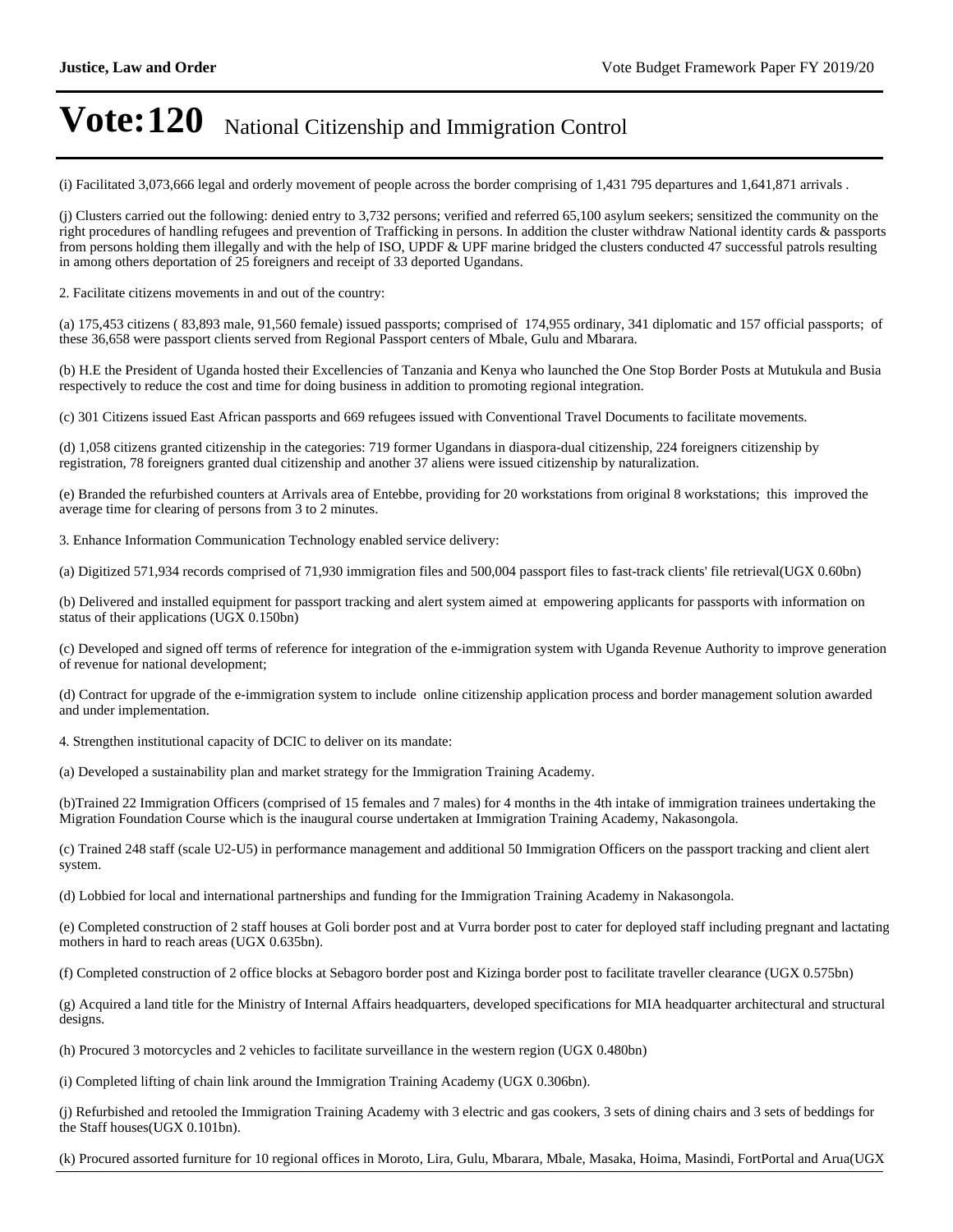0.214bn).

(l) Procured a Uniport for Nakabat border post to provide office accommodation in the hard to reach area(UGX 0.015bn).

(m) Procured 0.127 hectares of land located at Plot 50 Ayivu, Block 5 Airfield Road for Arua Regional Office and Passport Center and construction of ground and first floor slab completed (UGX 1.100bn).

(n) Moroto RIO hosted a delegation led by the UNDP executive representative on a monitoring tour of PRDP projects including Amudat border. Hoima RIO sensitized communities in the Albertine region on immigration procedures. Gulu regional office facilitated registration of companies prospecting oil and others specializing in agriculture in Nwoya district resulting into identifying 160 aliens Participated in: the 11th EAC Meetings; ICGLR, Interstate with Kenya and Tanzania, IGAD meetings and Diaspora conventions.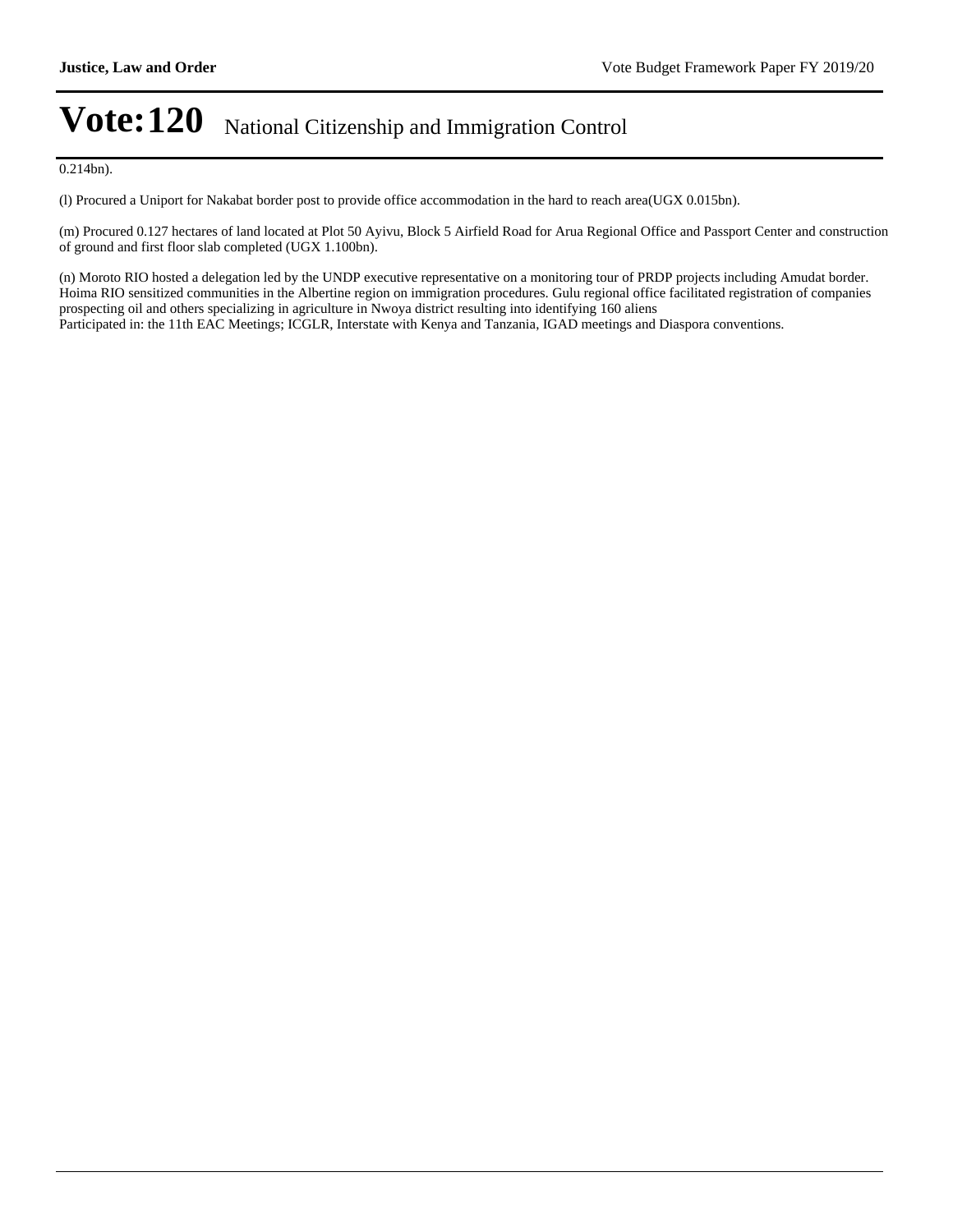#### **Performance as of BFP FY 2018/19 (Performance as of BFP)**

During the first quarter of 2018/19 the following achievements were recorded in line with the strategic objectives

1. Enhance compliance with citizenship and immigration control policies, laws and regulations:

(a) 864 immigrants (353 immigrants at 10 regions - Jinja, Moroto, Mbale, Gulu, Arua, Fortportal, Hoima, Mbarara, Masaka & Lira) were arrested and investigated of which 571 had valid immigration facilities and 190 are pending investigation. 69 illegal immigrants were removed from the country; Handled 106 appeals of rejected entry permits within a maximum of seven days; Enforced compliance to the immigration law through joint operations; border patrols, snap checks, surveillance, intelligence and information sharing in which 11 offenders of immigration laws were arraigned in court and 6 offenders successfully prosecuted; General legal advice provided to the Ministry and the Directorate within 14 days (UGX 0.315bn).

(b) Granted 2,566 work permits out of 6,695 applications received; issued 1,662 dependants of work permit holders dependant passes comprising of 656 children, 885 Spouses and 121 other relatives; granted 2,715 students passes to foreign students to study in the country comprising of students granted 1 year (1027 female), 3 months (41 female & 89male) and 6 months (117 female & 290 male); granted 82 foreigners Certificate of Residence permits out of 347 applications received - granted CR comprising of 32 due to marriage, 2 former Ugandans, and 45 due to long stay. 36 of the CR were female (UGX 0.511bn)

2. Facilitate citizens movement in and out of the country

(a) Issued 46,327 (18406 males,27,921 females) national passports comprised of 46,215 ordinary passports, 80 diplomatic passports and 32 official passports; 12,022 passports issued at the regional offices of Mbarara and Mbale; Granted citizenship to 532 persons of which 479 persons were dual citizenship issued to Ugandans in the Diaspora (Norway, Netherlands, United Kingdom, Washington DC and Seattle), Granted 53 foreigners citizenship by registration; issued 65 Citizens East African Passports; Granted 279 resident refugees conventional travel documents (UGX 0.465bn).

(b) Cleared 752,785 travellers through the borders, 3,336 travellers denied entry due to lack of proper documentation,; enforced 357 organised removals at the borders, received, and transferred 1,056 asylum seekers to office of the Prime Minister, reciprocated one stop border operations to work 24hours/7 days at Mirama Hills and Mutukula borders increasing the number of borders operating 24 hours to 6; concluded development of specifications for the upgrade of e-immigration system into a border control management system; concluded development of specifications for integration of PISCES and e-Visa system(UGX 0.382bn).

(c) With excellent working relationship with sister security agencies, Cyanika held 12 snap checks, arrested 397 immigrants and 230 were prosecuted; at Malaba maintained high level of collaboration with other security agencies and stakeholders; 6 snap check operations carried out with the WASP Committee with immigration as the lead agency; sensitized 2,255 travelers on use of national Identity cards and interstate pass;11 victims(all females) of human trafficking rescued; 5 undesirable persons denied entry; 3 prohibited immigrants removed from Uganda; Katuna border withdrew 122 national Identity Cards from bearers who are non Ugandans( UGX 0.114bn).

3. Enhance information communication technology enabled service delivery.

(a) Digitized 334,660 passport files ready for archiving-cumulatively bringing the total number of digitized files to 906,594.

4. Strengthen institutional capacity of DCIC to deliver on its mandate:

(a) The Immigration Training Academy conducted its inaugural training for 22 Immigration officers and Immigration Assistants April 16th- 10th August, 2018 in the Migration Foundation Course. The inaugural class of 22 officers was composed of 15 Immigration officers, 7 Immigration Assistant; 15 of the trainees were females while 07 are males. The training strengthened the skills and capacity of Officer's towards maintenance of border integrity and security.

(b) Following Government of South Sudan request, Immigration Training Academy (ITA) provided joint training to 25 senior officers of the Integrated Border Management Committee (IBMC) from Nimule and 9 Uganda Immigration officers from Elegu and other borders August 20-24, 2018. The training covered areas to include EAC Free movement of Persons, One Stop Border Point (OSBP) and transnational organized crimes.

(c) Produced the DCIC Annual Performance Reports for FY 2017/18 and shared with stakeholders such as MIA, MOFPED, OPM and JLOS

(d) Reviewed the National Standard Indicator Framework component for DCIC after consultations.

#### **FY 2019/20 Planned Outputs**

The Directorate of Citizenship and Immigration Control plans to achieve the outputs in line with the strategic objectives: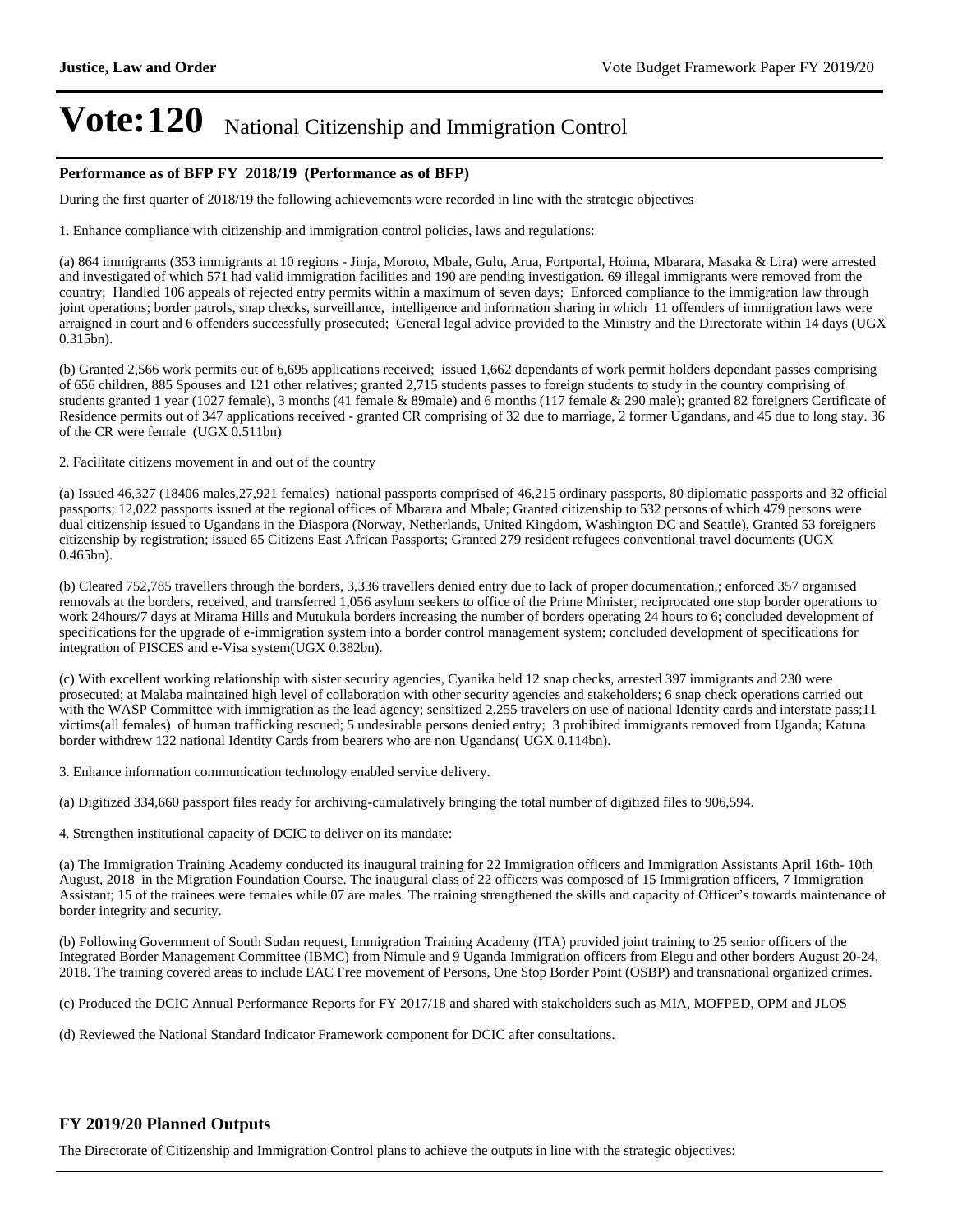Strategic Objective 1: Enhance compliance with citizenship and immigration control policies, laws and regulations. The objective contributes to facilitating investors with financing in Manufacturing, Agriculture and Mining, education and health among others through increasing Uganda's competitiveness. The following will be achieved:

a. Intelligence led, effective detection and automated surveillance, inspections, investigation of 3,200 aliens conducted. Offenders of immigration laws prosecuted with in 48hrs of arrest. 200 Irregular immigrants (20% female) removed from the country.

b. A total of 2,000 citizenship applicants granted citizenship comprising 500 Aliens (30% female) granted citizenship through the electronic citizenship system and at least 1,500 former Ugandans (60% women) living in diaspora through the electronic citizenship system

c. At least 12,000 Work Permit applications processed and issued to facilitate trade, investment and employment (40% female work permit applicants).

d. At least 6,000 Dependent Passes (50% of spouses of work permit holders & 40% of children of work permit holders granted dependent passes) of work permit holders processed and issued.

e. At least 10,000 foreign students (50% of female) facilitated with passes to study in Uganda.

Strategic Objective 2: Facilitate citizens' movements in and out of the country: The objective contributes to NDP II goal of strengthened mechanism for quality, effective and efficient service delivery:

a. 300,000 electronic Passports (60% passports issued to females at 11 regional offices and 7 missions abroad) for nationals procured and issued through the electronic e-passport application, processing and issuance system. The issuance will be less than 5 working days.

b. 55 mobile passport enrollment kits procured.

c. An estimated 4 million travelers (56% arrivals) cleared at 52 entry/exit points of which 29% trusted travelers self-served at the Exit and entry gates in support of the PIRT and Health sector. Increase in the number of borders operating 24hr/7days by 2; Motorized inland and maritime patrols conducted with the help of other security agencies. Travelers cleared in at most 3 minutes of interface with Immigration staff. Border patrols and intelligence led spot checks conducted.

d. Participation in regional and international fora facilitated.

e. 1000 Refugees (70% from EAC partner states, South Sudan and DRC) issued CTDs to travel to destinations other than their countries of origin.

Strategic Objective 3: Enhance Information Communication enabled service delivery: The objective contributes to NDP II goal of strengthened mechanism for quality, effective and efficient service delivery:

- a. 1,100,000 files digitized
- b. E-visa consumables, e-passport Consumables and e-citizenship consumables procured.
- c. E-immigration system rolled out to 5 borders, 5 missions abroad and 3 regional offices.
- d. Passport dispenser machine procured
- e. 55 mobile e-passport enrollment kits and 20 portable generators procured.

Strategic Objective 4: Strengthen institutional capacity of DCIC to deliver on its mandate. Contributes to the Human Capital Development Goal of the NDP.

a. Staff accommodation at Malaba and Mirama Hills constructed. 2 senior staff quarters constructed at the Immigration Training Academy. Phase II construction of Arua RIO completed, 1 Health Facility constructed at Immigration Training Academy, 2 border posts constructed.

b. 15 Border patrol motorcycles, 3 Passport delivery vans, an Ambulance and Mini Bus for the Immigration Training Academy procured.

- c. The Directorate of Citizenship and Immigration Control Second Strategic Development Plan developed and produced.
- d. Staff Uniform & Utilities Procured.
- e. Staff welfare, Salaries, gratuity, pension, training and other benefits paid.
- f. Awareness drives and clinics held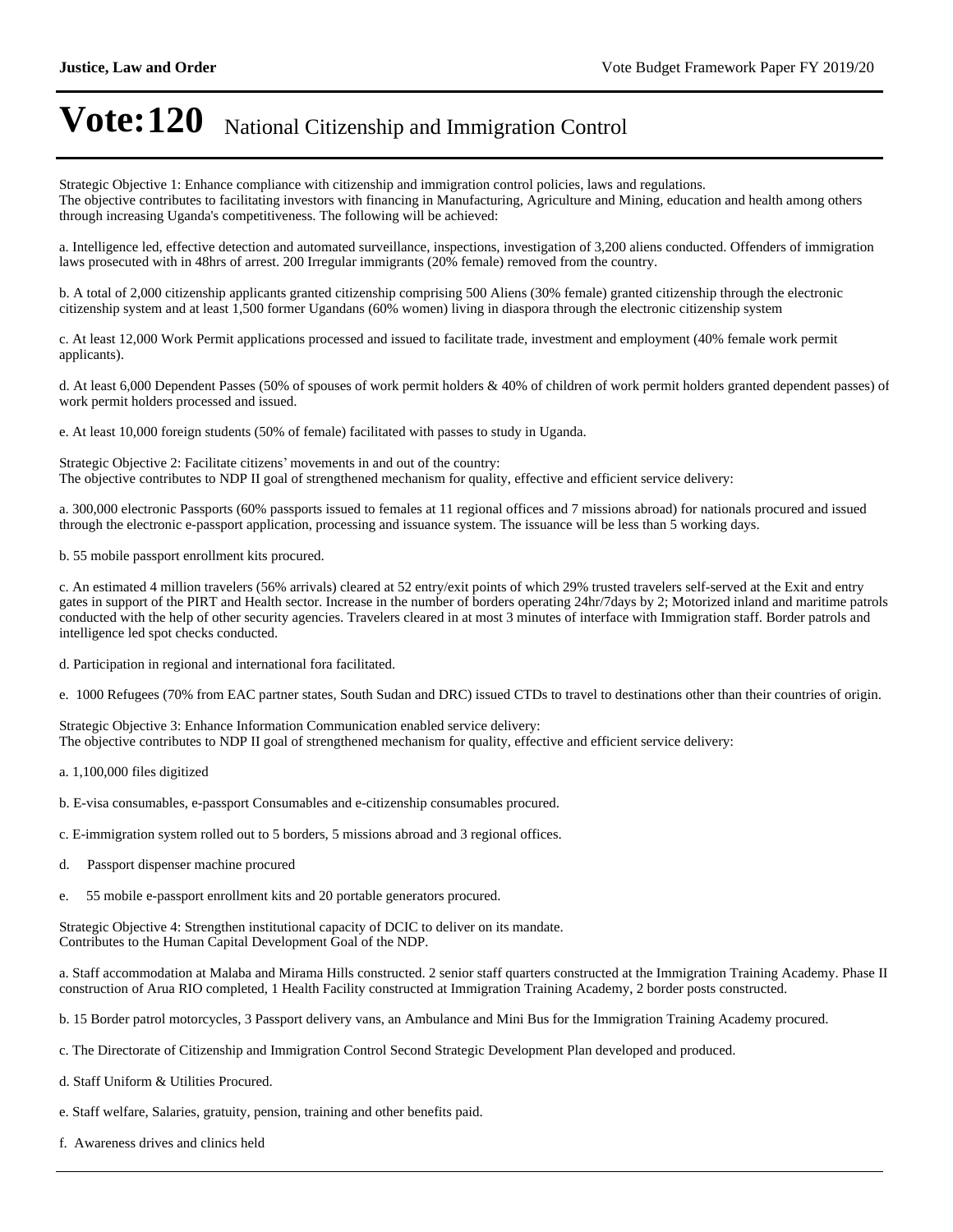g. Ministerial Policy Statement and Budget Framework Paper FY2020/21 and Progress Reports FY2019/20 produced.

h. Abstract produced with data dis-aggregated by gender, nationality, application status and categorization by immigration facility.

i. Interventions for cross cutting issues implemented including but not limited to protection of the rights of women and children through intercepting suspected trafficking in persons, designating a desk for handling PWDs, elderly and pregnant women. automation to prevent tree cut down, tree planting drives, waste management, and HIV/Aids interventions.

j. Regional Immigration Offices strengthened and regional and international coordination and collaboration with the EAC Partner States coordinated.

#### **Medium Term Plans**

In the Medium term the Directorate will consider the following interventions to improve facilitation and control of migration:

a) Effective detection of illegal immigrant by use of automated verification and monitoring of work permit holders, trafficking in persons among others.

b) Adopt electronic methods of monitoring the entry, stay and exit of foreigners.

c) Ensure timely service delivery through deployment of e-immigration systems including the e-passport, e-citizenship, e-visa to more locations and further ensure expansion of 24 hours a day and 7 days a week service to the target clients.

d) Implement the better and integrated border management concepts to address porousness.

e) Improve awareness of the population on Migration issues and trends through active engagement of the masses through barazas, radio and TV talk shows.

f) Sustain development transformation through balanced strategy for migration for security, labour, health, cordial relation and environment. Sustain the benefits, impacts of migration while mitigating the challenges of migration. In addition to balancing the responsibility of the state with the interest of the citizens.

g) Continue with land acquisition, infrastructure development aimed at preparing all borders and regions ready for automation

h) Construct the Ministry of Internal Affairs headquarters to house the expanded and automated mandate of the Directorate Citizenship and Immigration Control

i) Finalize the National Migration and Immigration Policies and align them to the International commitments especially the African Union Migration Policy Framework and the EAC protocol on movement of persons.

j) Review processes, regulations for issuance of migration facilities.

k) Enhance collaboration with institution and states that have a role in migration management especially in line with mitigation of conflict and its effects, health and its impacts, security and Migration.

l) Secure accreditation for the Immigration Training Academy, Nakasongola and train staff with at least 90% of staff with level 2 skills in Migration operations and management.

m) Deploy/ roll-out the e-immigration system (Border Management System, e-visa system, e-citizenship and to more borders and missions abroad. Continuously maintain the e-system and upgrade it to meet the changing requirements.

n) Implement the provision of public finance management act especially; provision of equal opportunity, compliance to the fiscal framework, and alignment to the planning frameworks.

o) Restructure the Directorate of Citizenship to better serve the population cognizant to the newly added stock of infrastructure and expanded cities of the NDP II. Integrate staff welfare and retention into the structure while expanding the number of hours of work.

p) Continue to facilitate and control migration and regulate illegal stay and migrant integration

#### **Efficiency of Vote Budget Allocations**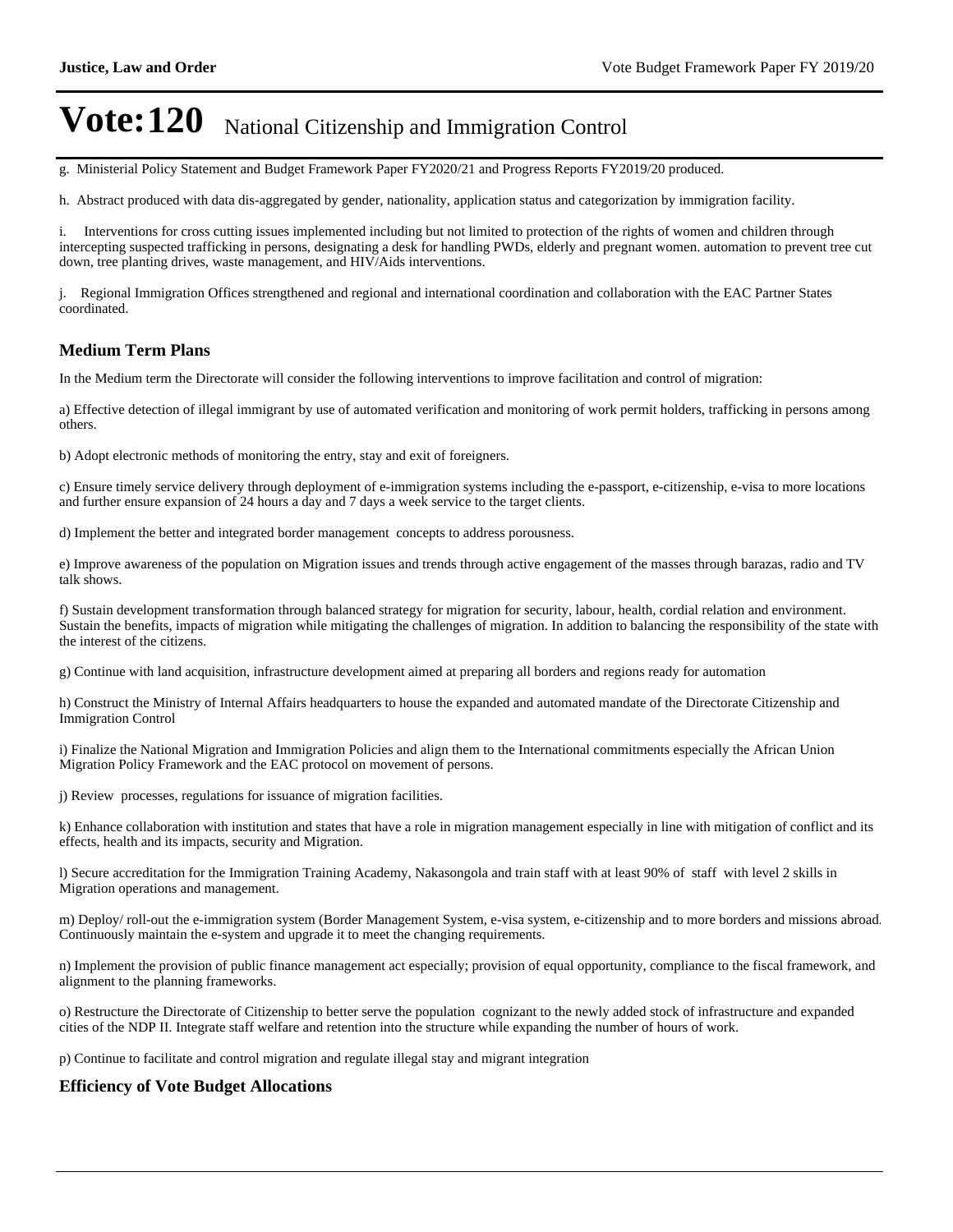The Directorate will achieve efficiency in two areas:

Time Efficiency: The roll out of the 24/7 Border Control Management System and e-passport system will save time for travelers and citizens who need to access immigration services; this will save time and cost of doing business.

Cost Efficiency: In the Medium term, the cost of procuring forms will drastically reduce in favor of automation.

#### **Vote Investment Plans**

The major capital investment for the FY 2019/20 include:

1. Support automation of immigration processes through digitization of physical files

2. Procurement of equipment for roll out of e-immigration system to 5 local borders, 3 regional offices and 5 missions abroad;

3. Automation of passport issuance and procurement of mobile passport registration kits to reach out to communities such as the elderly, the army.

4. Automate passport delivery through procurement of a passport dispenser

- 5. Construction of staff accommodation at two border posts to improve welfare
- 6. Strengthen the Immigration Training Academy through construction of 2 dormitories, a health facility and additional washrooms.

#### **Major Expenditure Allocations in the Vote for FY 2019/20**

The major expenditure allocation for the FY 2019/20 include

| Sn. Item          | <b>MTEF</b>      | AIA            |
|-------------------|------------------|----------------|
| a) Staff salaries | Ushs $4.417$ bn  | Ushs0          |
| b) Non-Wage       | Ushs $12.294$ bn | Ushs. $22.3bn$ |
| c) Development    | Ushs $8.813$ bn  | Ushs. $7.7bn$  |

Of the Non-Wage recurrent budget; i) Procurement of blank electronic passports is Ushs 8bn

- iii) Support for border points, inspection and patrol towards a 24/7 operation Ushs. 1bn
- iv) Procurement of Uniforms is Ushs 1.0bn
- v) Facilitation of the NCIC-Board Ushs1.09bn

Of the development budget;

i) Procurement of ICT equipment and consumables for the e-visa/ permit, e-passport and citizenship is Ushs 2.58bn.

ii) Acquisition and construction of staff and office accommodation including a clinic at the school is Ushs 3.67bn

iii) Procurement of transport equipment to deliver the e-passport to the Regions and an Ambulance for the ITA Ushs 1.109bn

iv) Procurement of land at Busia for staff accommodation Ushs 0.250bn

v) Digitization of files Ushs 1.320bn

vi) Passport Dispenser Ushs 0.50bn

vii) Mobile passport registration kits Ushs 0.990bn

#### **V3: PROGRAMME OUTCOMES, OUTCOME INDICATORS AND PROPOSED BUDGET ALLOCATION**

#### **Table V3.1: Programme Outcome and Outcome Indicators**

ii) Procurement of stamps is Ushs. 0.440bn.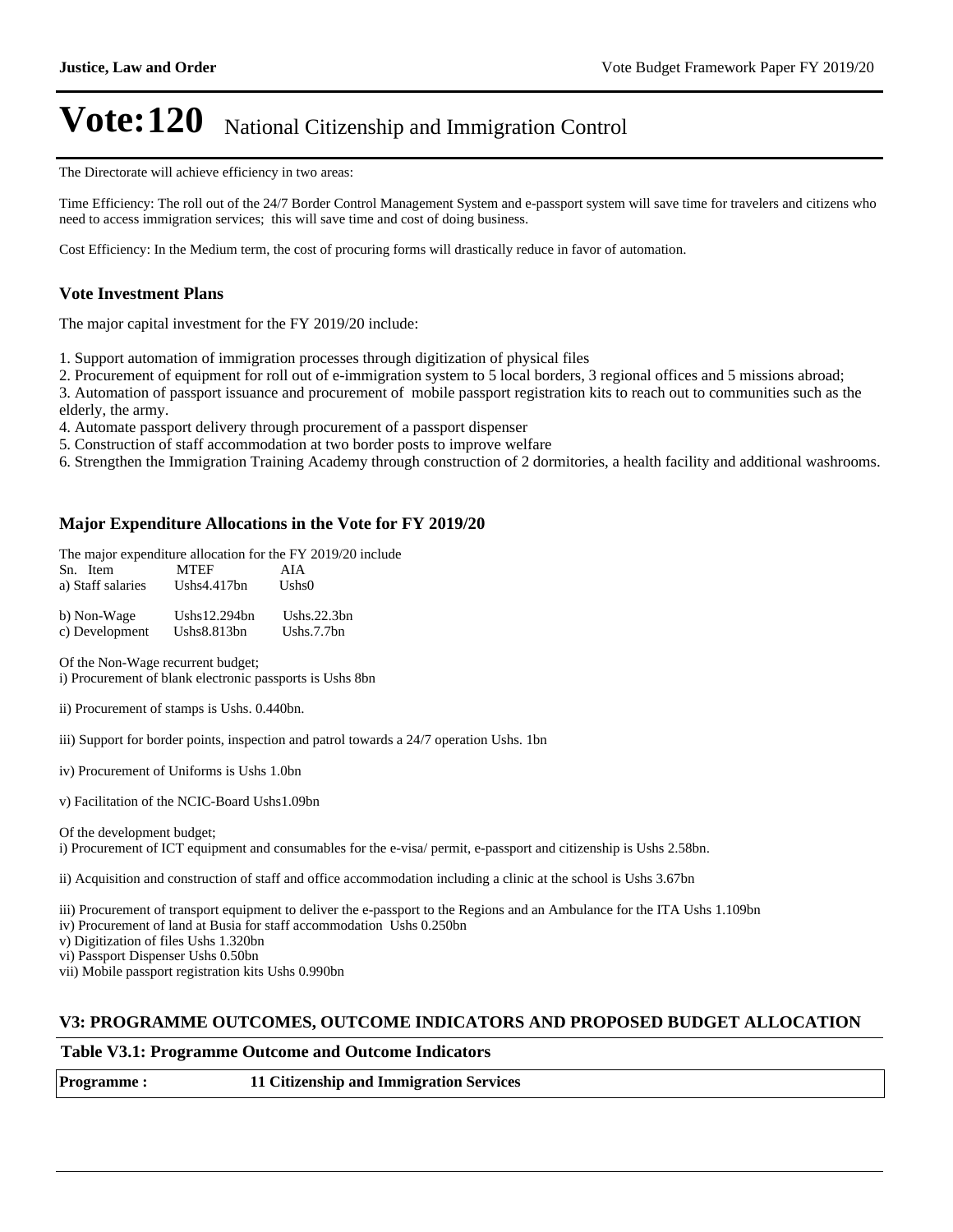| <b>Programme Objective:</b>                                                                        | The overall objective is: "To facilitate, control and regulate citizenship and immigration services for<br>the development of Uganda".<br>The outcome has 3 strategic objectives; |                                                                          |                      |                            |                          |                          |  |
|----------------------------------------------------------------------------------------------------|-----------------------------------------------------------------------------------------------------------------------------------------------------------------------------------|--------------------------------------------------------------------------|----------------------|----------------------------|--------------------------|--------------------------|--|
|                                                                                                    | 1. To enhance compliance with citizenship and immigration control policies, laws and regulations.                                                                                 |                                                                          |                      |                            |                          |                          |  |
|                                                                                                    |                                                                                                                                                                                   | 2. To facilitate citizens and aliens movement in and out of the country. |                      |                            |                          |                          |  |
|                                                                                                    | 3. To enhance information communication technology (ICT) enabled service delivery.                                                                                                |                                                                          |                      |                            |                          |                          |  |
|                                                                                                    |                                                                                                                                                                                   |                                                                          |                      |                            |                          |                          |  |
|                                                                                                    |                                                                                                                                                                                   |                                                                          |                      |                            |                          |                          |  |
| <b>Responsible Officer:</b>                                                                        | Director, National Citizenship and Immigration Control                                                                                                                            |                                                                          |                      |                            |                          |                          |  |
| <b>Programme Outcome:</b>                                                                          | <b>Enhanced access to Citizenship and Immigration services</b>                                                                                                                    |                                                                          |                      |                            |                          |                          |  |
| <b>Sector Outcomes contributed to by the Programme Outcome</b>                                     |                                                                                                                                                                                   |                                                                          |                      |                            |                          |                          |  |
| 1. Infrastructure and access to JLOS services enhanced                                             |                                                                                                                                                                                   |                                                                          |                      |                            |                          |                          |  |
|                                                                                                    |                                                                                                                                                                                   |                                                                          |                      | <b>Performance Targets</b> |                          |                          |  |
| <b>Programme Performance Indicators (Output)</b>                                                   |                                                                                                                                                                                   | 2017/18<br><b>Actual</b>                                                 | 2018/19<br>Q1 Actual | 2019/20<br><b>Target</b>   | 2020/21<br><b>Target</b> | 2021/22<br><b>Target</b> |  |
| • Average time taken to issue passports(Days)                                                      |                                                                                                                                                                                   | 9                                                                        | 9                    | 5                          | 5                        | 5                        |  |
| • Level of compliance to immigration laws                                                          |                                                                                                                                                                                   | Poor                                                                     | Fair                 | Good                       | Good                     | Good                     |  |
| • proportion of investor work permits issued out of<br>applications received                       |                                                                                                                                                                                   | 84                                                                       | 80.9%                | 95%                        | 95%                      | 97%                      |  |
| <b>Programme:</b>                                                                                  | 25 General administration, planning, policy and support services                                                                                                                  |                                                                          |                      |                            |                          |                          |  |
| <b>Programme Objective:</b>                                                                        | 1. To coordinate and monitor implementation of citizenship and immigration programmes and<br>projects.                                                                            |                                                                          |                      |                            |                          |                          |  |
|                                                                                                    | 2. To strengthen the Institutional capacity of the Directorate of Citizenship and Immigration Control.                                                                            |                                                                          |                      |                            |                          |                          |  |
|                                                                                                    | 3. To initiate, in consultation with the National Citizenship and Immigration Control Board,<br>appropriate policies for improved delivery of immigration services.               |                                                                          |                      |                            |                          |                          |  |
| <b>Responsible Officer:</b>                                                                        | Director, National Citizenship and Immigration Control                                                                                                                            |                                                                          |                      |                            |                          |                          |  |
| <b>Programme Outcome:</b>                                                                          | Efficient and effective Directorate of Citizenship and Immigration Control                                                                                                        |                                                                          |                      |                            |                          |                          |  |
| <b>Sector Outcomes contributed to by the Programme Outcome</b>                                     |                                                                                                                                                                                   |                                                                          |                      |                            |                          |                          |  |
| 1. Infrastructure and access to JLOS services enhanced                                             |                                                                                                                                                                                   |                                                                          |                      |                            |                          |                          |  |
|                                                                                                    |                                                                                                                                                                                   |                                                                          |                      | <b>Performance Targets</b> |                          |                          |  |
| <b>Programme Performance Indicators (Output)</b>                                                   |                                                                                                                                                                                   | 2017/18<br><b>Actual</b>                                                 | 2018/19<br>Q1 Actual | 2019/20<br><b>Target</b>   | 2020/21<br><b>Target</b> | 2021/22<br><b>Target</b> |  |
| • Level of Compliance of DCIC planning and<br>Budgeting instruments to NDPII                       |                                                                                                                                                                                   | 49%                                                                      |                      | 75%                        | 80%                      | 80%                      |  |
| • Level of compliance of the DCIC to Gender and<br>70%<br>70%<br>56.7%<br>80%<br>Equity budgeting. |                                                                                                                                                                                   |                                                                          |                      |                            |                          | 85%                      |  |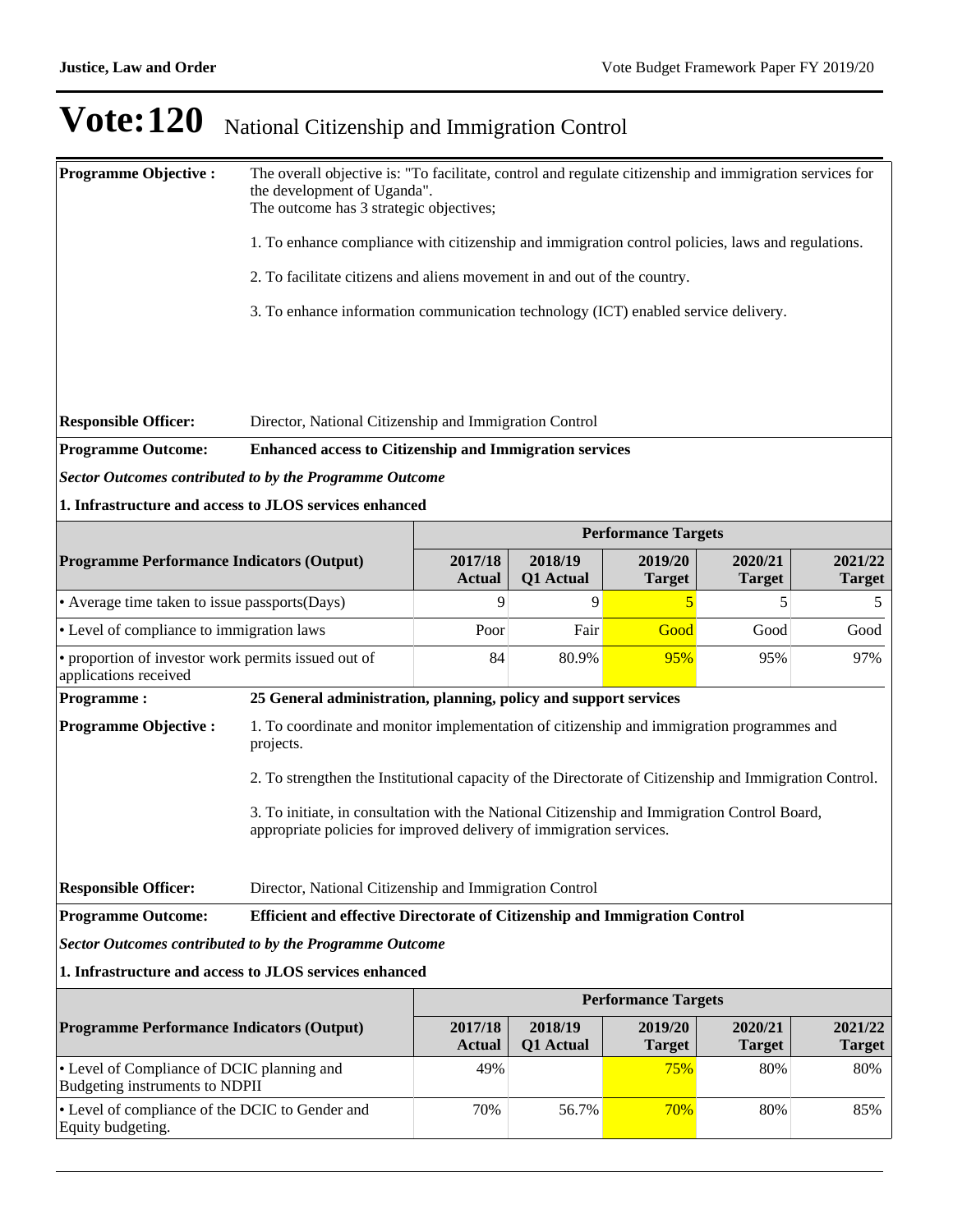#### **Table V3.2: Past Expenditure Outturns and Medium Term Projections by Programme**

| <b>Billion Uganda shillings</b>                                     | 2017/18        |                                           | 2018/19 | 2019/20                          |         |         | <b>MTEF Budget Projections</b> |         |
|---------------------------------------------------------------------|----------------|-------------------------------------------|---------|----------------------------------|---------|---------|--------------------------------|---------|
|                                                                     | <b>Outturn</b> | <b>Approved Spent By</b><br><b>Budget</b> | End O1  | <b>Proposed</b><br><b>Budget</b> | 2020/21 | 2021/22 | 2022/23                        | 2023/24 |
| <b>Vote: 120 National Citizenship and Immigration Control</b>       |                |                                           |         |                                  |         |         |                                |         |
| 11 Citizenship and Immigration Services                             | 24.817         | 17.381                                    | 0.611   | 16.451                           | 19.387  | 21.887  | 22.946                         | 27.542  |
| 25 General administration, planning, policy and<br>support services | 4.905          | 8.487                                     | 2.052   | 9.073                            | 9.965   | 10.524  | 13.102                         | 12.835  |
| Total for the Vote                                                  | 29.722         | 25.868                                    | 2.663   | 25.525                           | 29.352  | 32.412  | 36.049                         | 40.376  |

#### **V4: SUBPROGRAMME PAST EXPENDITURE OUTTURNS AND PROPOSED BUDGET ALLOCATIONS**

#### **Table V4.1: Past Expenditure Outturns and Medium Term Projections by SubProgramme**

| Billion Uganda shillings                                                    | 2017/18        | 2018/19               |                                  | 2019/20                          |         | <b>Medium Term Projections</b> |         |         |
|-----------------------------------------------------------------------------|----------------|-----------------------|----------------------------------|----------------------------------|---------|--------------------------------|---------|---------|
|                                                                             | Outturn Budget | <b>Approved</b> Spent | $\mathbf{B}$ y<br><b>End Sep</b> | <b>Proposed</b><br><b>Budget</b> | 2020/21 | 2021/22                        | 2022/23 | 2023/24 |
| Programme: 11 Citizenship and Immigration Services                          |                |                       |                                  |                                  |         |                                |         |         |
| 02 Inspection and Legal Services                                            | 0.907          | 0.416                 | 0.102                            | 0.723                            | 0.658   | 2.798                          | 2.418   | 3.505   |
| 03 Citizenship and Passport Control                                         | 3.732          | 6.923                 | 0.287                            | 5.253                            | 4.982   | 5.266                          | 6.805   | 6.540   |
| 04 Immigration Control                                                      | 13.391         | 1.229                 | 0.214                            | 1.662                            | 3.172   | 3.248                          | 3.147   | 6.921   |
| 1230 Support to National Citizenship and<br><b>Immigration Control</b>      | 6.803          | 8.813                 | 0.008                            | 8.813                            | 10.576  | 10.576                         | 10.576  | 10.576  |
| <b>Total For the Programme: 11</b>                                          | 24.833         | 17.381                | 0.611                            | 16.451                           | 19.387  | 21.887                         | 22.946  | 27.542  |
| Programme: 25 General administration, planning, policy and support services |                |                       |                                  |                                  |         |                                |         |         |
| 01 Office of the Director                                                   | 4.905          | 8.487                 | 2.052                            | 9.073                            | 9.965   | 10.524                         | 13.102  | 12.835  |
| <b>Total For the Programme: 25</b>                                          | 4.905          | 8.487                 | 2.052                            | 9.073                            | 9.965   | 10.524                         | 13.102  | 12.835  |
| <b>Total for the Vote :120</b>                                              | 29.738         | 25.868                | 2.663                            | 25.525                           | 29.352  | 32.412                         | 36.049  | 40.376  |

#### **Table V4.2: Key Changes in Vote Resource Allocation**

| Major changes in resource allocation over and above the<br>previous financial year    | Justification for proposed Changes in Expenditure and<br><b>Outputs</b>                                                       |
|---------------------------------------------------------------------------------------|-------------------------------------------------------------------------------------------------------------------------------|
| Vote :120 National Citizenship and Immigration Control                                |                                                                                                                               |
| Programme: 11 Citizenship and Immigration Services                                    |                                                                                                                               |
| Output: 01 Citizens facilitated to travel in and out of the country.                  |                                                                                                                               |
| Change in Allocation (UShs Bn):<br>(1.770)                                            | After the transition to e-Passports, maintenance of the<br>Passport issuance system is incorporated in the Supply<br>Contract |
| Output: 02 Facilitated entry, stay and exit of foreigners                             |                                                                                                                               |
| 0.251<br>Change in Allocation (UShs Bn):                                              | Improve operations the department of immigration control<br>including pre-verification of work permit applicants              |
| Output: 03 Legal advisory, enforcement, compliance and removal of illegal immigrants. |                                                                                                                               |
| 0.307<br>Change in Allocation (UShs Bn):                                              | Increased countrywide surveillance to apprehend illegal<br>immigrants and enforce compliance.                                 |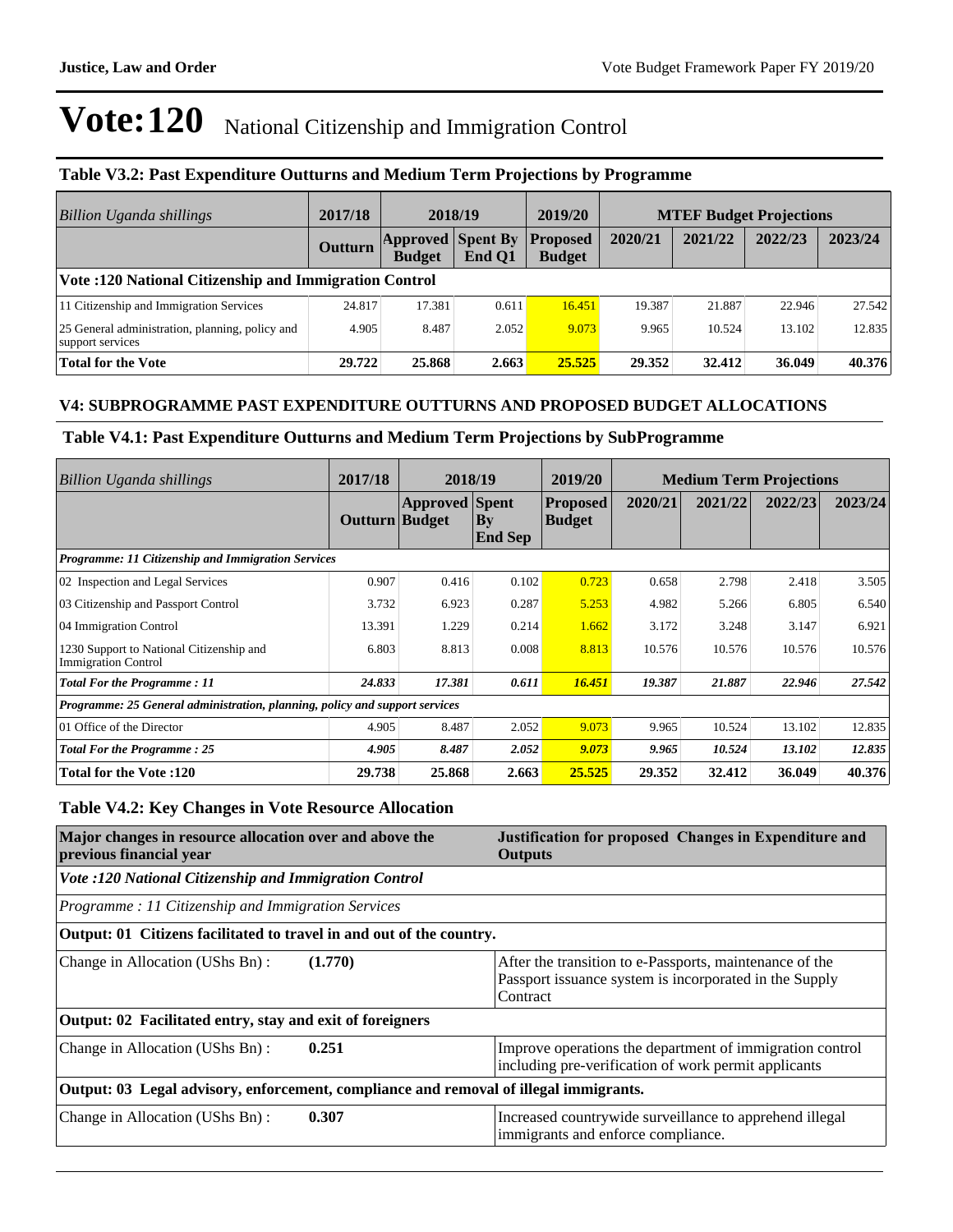-

# **Vote:120** National Citizenship and Immigration Control

| Output: 05 Border Control.                                                  |         |                                                                                                                                                                                                                          |
|-----------------------------------------------------------------------------|---------|--------------------------------------------------------------------------------------------------------------------------------------------------------------------------------------------------------------------------|
| Change in Allocation (UShs Bn):                                             | 0.182   | Increased border surveillance and coordination of cluster<br>operations. in addition to increasing the operational hours for<br>One border whose accommodation structure will be<br>completed with in the year.          |
| <b>Output: 09 Aliens Granted Citizenship</b>                                |         |                                                                                                                                                                                                                          |
| Change in Allocation (UShs Bn):                                             | 0.100   | Increased participation in diaspora conventions including<br>undertaking onsite dual citizenship enrollment for former<br>Ugandans living abroad. In addition to increased verification<br>of citizenship within Uganda. |
| <b>Output: 71 Acquisition of Land by Government</b>                         |         |                                                                                                                                                                                                                          |
| Change in Allocation (UShs Bn):                                             | (0.250) | Only a plot of land for Busia staff accommodation is to be<br>procured in the FY 2019-20                                                                                                                                 |
| <b>Output: 72 Government Buildings and Administrative Infrastructure</b>    |         |                                                                                                                                                                                                                          |
| Change in Allocation (UShs Bn):                                             | 2.751   | Undertake constructions of staff accommodation, senior staff<br>quarters for Immigration Training Academy and border<br>posts.                                                                                           |
| Output: 75 Purchase of Motor Vehicles and Other Transport Equipment         |         |                                                                                                                                                                                                                          |
| Change in Allocation (UShs Bn):                                             | 0.799   | Need to support border patrol and surveillance and for<br>immigration Training Academy.                                                                                                                                  |
| Output: 76 Purchase of Office and ICT Equipment, including Software         |         |                                                                                                                                                                                                                          |
| Change in Allocation (UShs Bn):                                             | (3.759) | Completed payment of contractual obligation carried from<br>FY 2016/17; Reduction in the number of workstations                                                                                                          |
| Output: 77 Purchase of Specialised Machinery & Equipment                    |         |                                                                                                                                                                                                                          |
| Change in Allocation (UShs Bn):                                             | 0.444   | Provision of specialized equipment including electronic<br>passport dispenser.                                                                                                                                           |
| Programme: 25 General administration, planning, policy and support services |         |                                                                                                                                                                                                                          |
| Output: 01 Policy, monitoring and public relations.                         |         |                                                                                                                                                                                                                          |
| Change in Allocation (UShs Bn):                                             | 0.802   | Funding was provided for procurement of Uniforms. A<br>budget to cater for improve welfare of staff in lunch,<br>transport and housing.                                                                                  |
| <b>Output: 20 Records Management Services</b>                               |         |                                                                                                                                                                                                                          |
| Change in Allocation (UShs Bn):                                             | 0.050   | Funds were priorities to procurement of acid free storage<br>boxes.                                                                                                                                                      |

#### **Table V4.3: Major Capital Investment (Capital Purchases outputs over 0.5Billion)**

| FY 2018/19                                                             | <b>FY 2019/20</b> |                                                                          |  |  |
|------------------------------------------------------------------------|-------------------|--------------------------------------------------------------------------|--|--|
| <b>Appr. Budget and Planned Outputs</b><br>by end Sep                  |                   | <b>Expenditures and Achievements Proposed Budget and Planned Outputs</b> |  |  |
| <b>Vote 120 National Citizenship and Immigration Control</b>           |                   |                                                                          |  |  |
| Programme: 11 Citizenship and Immigration Services                     |                   |                                                                          |  |  |
| Project : 1230 Support to National Citizenship and Immigration Control |                   |                                                                          |  |  |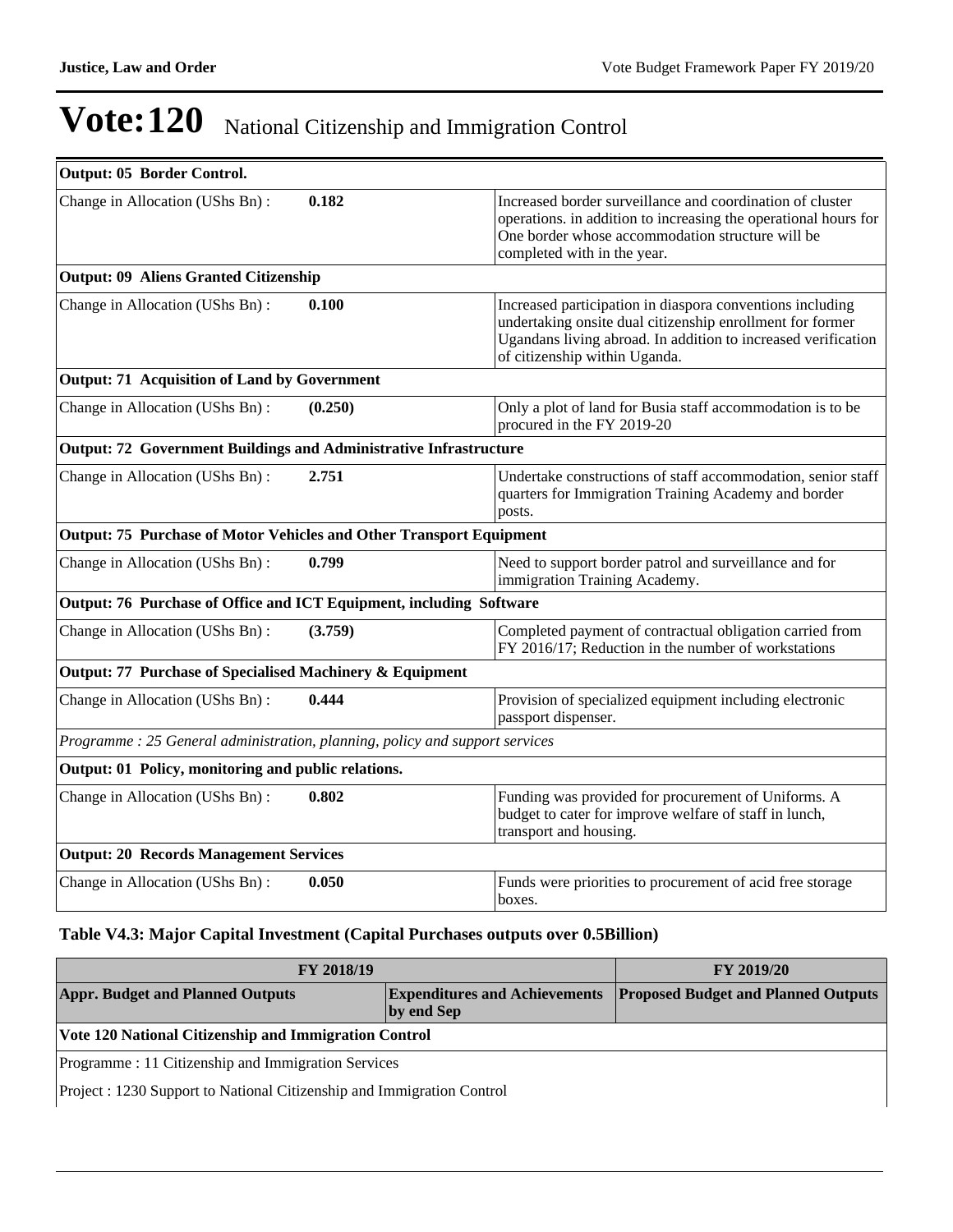| <b>Output: 72 Government Buildings and Administrative Infrastructure</b>                                                                                                                                                  |       |                                                 |                                                                                                                                                                                                                                                                                                                                                     |
|---------------------------------------------------------------------------------------------------------------------------------------------------------------------------------------------------------------------------|-------|-------------------------------------------------|-----------------------------------------------------------------------------------------------------------------------------------------------------------------------------------------------------------------------------------------------------------------------------------------------------------------------------------------------------|
| Suam river border post public washroom<br>constructed.<br>Construction works monitored<br>Gate House renovated<br>Architectural, Structural and Engineering designs<br>produced<br>Passport registry renovated            |       | Procurement in progress                         | 1 Health Clinic-ITA constructed<br><b>ITA</b> physical Library constructed<br>1 Staff accommodation constructed at<br>Malaba border post.<br>2 Senior Officers Quarters constructed at<br><b>Immigration Training Academy.</b><br>1 Staff accommodation constructed at<br>Mirama Hills border.<br>Regional Immigration Office in Arua<br>completed. |
| <b>Total Output Cost(Ushs</b><br>Thousand):                                                                                                                                                                               | 2.122 | 0.008                                           | 4.900                                                                                                                                                                                                                                                                                                                                               |
| Gou Dev't:                                                                                                                                                                                                                | 0.918 | 0.008                                           | 3.669                                                                                                                                                                                                                                                                                                                                               |
| Ext Fin:                                                                                                                                                                                                                  | 0.000 | 0.000                                           | 0.000                                                                                                                                                                                                                                                                                                                                               |
| A.I.A.                                                                                                                                                                                                                    | 1.204 | 0.000                                           | 1.231                                                                                                                                                                                                                                                                                                                                               |
| <b>Output: 75 Purchase of Motor Vehicles and Other Transport Equipment</b>                                                                                                                                                |       |                                                 |                                                                                                                                                                                                                                                                                                                                                     |
| 13 motorcycles procured(for Bugango, Dei,<br>Kasensero, Kayanja, Waligo, Ishasha, Kamwezi,<br>Nakabat, Odramachaku, Lwakhakha, Afogi, Madi<br>Opei and Malaba)<br>Marine vessel procured for Sigulu and Lolwe<br>Islands. |       | Initiated the procurement of 13<br>motorcycles. | 15 motor cycles procured<br>3 passport delivery Vans procured<br>1 station wagon procured for Immigration<br>Control.<br>1 Ambulance for Immigration ITA<br>procured.<br>1 service vehicle for ICT procured                                                                                                                                         |
| Van for inspection and legal services procured.<br><b>Total Output Cost(Ushs</b><br>Thousand):                                                                                                                            | 0.716 | 0.000                                           | 1.925                                                                                                                                                                                                                                                                                                                                               |
| Gou Dev't:                                                                                                                                                                                                                | 0.310 | 0.000                                           | 1.109                                                                                                                                                                                                                                                                                                                                               |
| Ext Fin:                                                                                                                                                                                                                  | 0.000 | 0.000                                           | 0.000                                                                                                                                                                                                                                                                                                                                               |
| A.I.A.                                                                                                                                                                                                                    | 0.406 | 0.000                                           | 0.816                                                                                                                                                                                                                                                                                                                                               |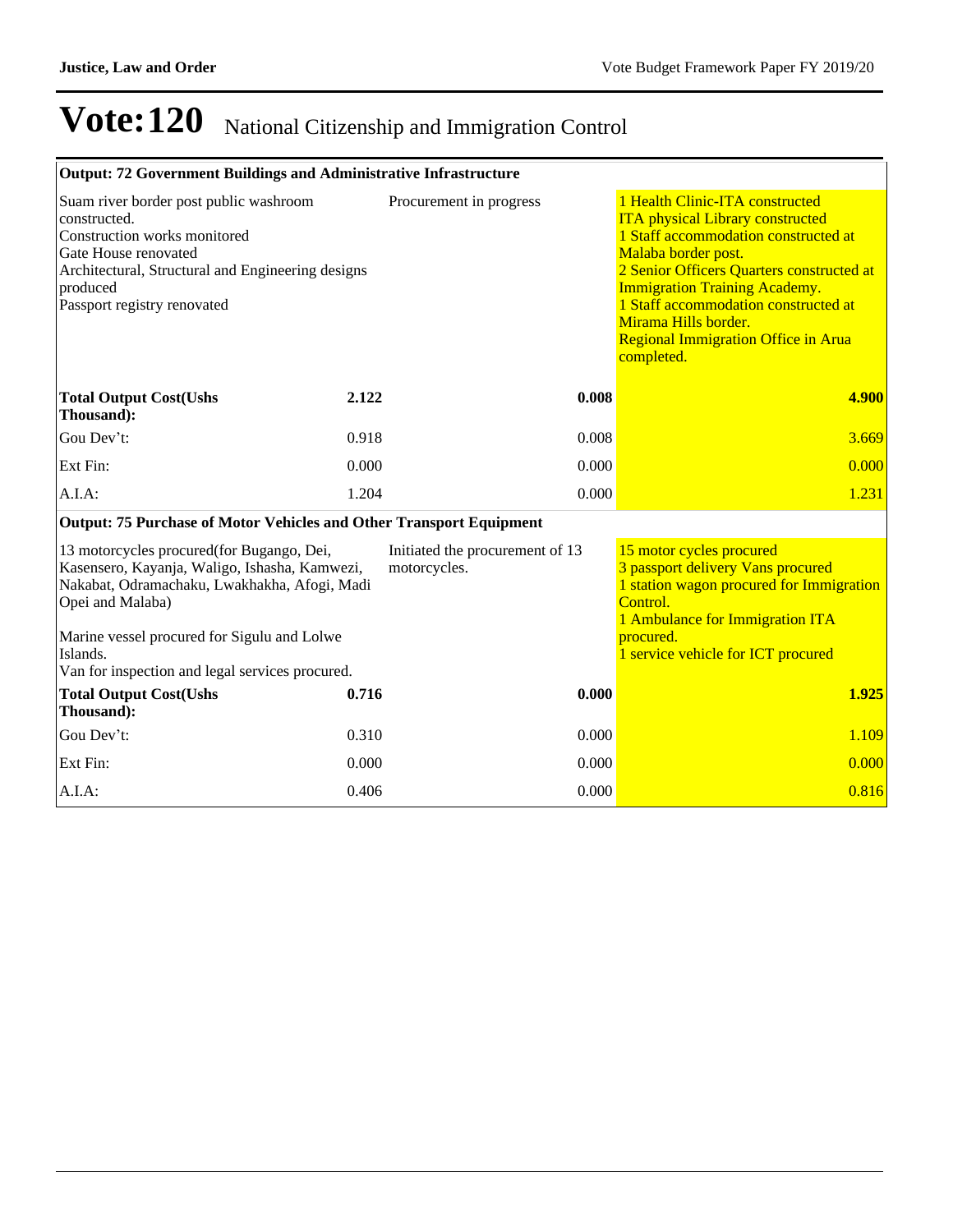| Output: 76 Purchase of Office and ICT Equipment, including Software                                                                                                                                                                                                                                                                                                                                                                                                                                                                                                                                                                                                                                                                                                                                                                                                                                                                                                    |                                                                                                                                                                                                                                |       |                                                                                                                                                                                                                                                                                                                                                                                                                                                       |
|------------------------------------------------------------------------------------------------------------------------------------------------------------------------------------------------------------------------------------------------------------------------------------------------------------------------------------------------------------------------------------------------------------------------------------------------------------------------------------------------------------------------------------------------------------------------------------------------------------------------------------------------------------------------------------------------------------------------------------------------------------------------------------------------------------------------------------------------------------------------------------------------------------------------------------------------------------------------|--------------------------------------------------------------------------------------------------------------------------------------------------------------------------------------------------------------------------------|-------|-------------------------------------------------------------------------------------------------------------------------------------------------------------------------------------------------------------------------------------------------------------------------------------------------------------------------------------------------------------------------------------------------------------------------------------------------------|
| Bar code readers and passport readers procured<br>Bar code readers and passport readers procured<br>Biometric Personalization Workstations procured<br>E-immigration consumable procured.<br>1,675,000 files digitized<br>Border and regional offices inter-connectivity<br>improved.<br>Procure 63 MIFI internet routers for the regional<br>offices and border posts inter-connectivity.<br>E-immigration consumable procured.<br>Headquarters and borders unified communication<br>system procured.<br>Phase II file tracking system implemented<br>e-immigration card readers procured<br>Computer procured<br>65 MIFI equipment procured<br>Rollout e-visa/ permit system to 10 borders<br>(Katuna, Mpondwe, Mirama, Vurra, Bunagana,<br>Oraba, Goli, Ntoroko, Suam River, Afogi).<br>Secure and encrypt the data<br>Procure local servers for passport data<br>Procure software and licences for passport data<br>requirements<br>Passport data linked with NIRA | Procurement in progress<br>Procurement in progress<br>Digitized 334,660 passport files<br>ready for archiving. this brings the<br>file digitized 906,594 files.<br>$^{\prime\prime}$<br>$^{\prime}$<br>Procurement in progress |       | 55 mobile passport enrollment kits<br>procured<br>Maintenance of e-Visa system, DRS and<br>e-payment system<br>1,100,000 files digitized.<br>13 All in One workstations procured (for 5<br>missions abroad, 5 local borders and 3<br>local regional offices).<br>3 local servers<br>Assorted digitization equipment procured<br>6 lap tops and 4 desktop computers<br>procured<br>5 printers<br><b>Assorted e-visa spares</b><br><b>AFIS for BCMs</b> |
| <b>Total Output Cost(Ushs</b><br>Thousand):                                                                                                                                                                                                                                                                                                                                                                                                                                                                                                                                                                                                                                                                                                                                                                                                                                                                                                                            | 8.756                                                                                                                                                                                                                          | 0.000 | 8.366                                                                                                                                                                                                                                                                                                                                                                                                                                                 |
| Gou Dev't:                                                                                                                                                                                                                                                                                                                                                                                                                                                                                                                                                                                                                                                                                                                                                                                                                                                                                                                                                             | 6.651                                                                                                                                                                                                                          | 0.000 | 2.892                                                                                                                                                                                                                                                                                                                                                                                                                                                 |
| Ext Fin:                                                                                                                                                                                                                                                                                                                                                                                                                                                                                                                                                                                                                                                                                                                                                                                                                                                                                                                                                               | 0.000                                                                                                                                                                                                                          | 0.000 | 0.000                                                                                                                                                                                                                                                                                                                                                                                                                                                 |
| $A.I.A$ :                                                                                                                                                                                                                                                                                                                                                                                                                                                                                                                                                                                                                                                                                                                                                                                                                                                                                                                                                              | 2.105                                                                                                                                                                                                                          | 0.000 | 5.474                                                                                                                                                                                                                                                                                                                                                                                                                                                 |
| Output: 77 Purchase of Specialised Machinery & Equipment                                                                                                                                                                                                                                                                                                                                                                                                                                                                                                                                                                                                                                                                                                                                                                                                                                                                                                               |                                                                                                                                                                                                                                |       |                                                                                                                                                                                                                                                                                                                                                                                                                                                       |
| Water harvest system Installed<br>Solar panels Installed                                                                                                                                                                                                                                                                                                                                                                                                                                                                                                                                                                                                                                                                                                                                                                                                                                                                                                               |                                                                                                                                                                                                                                |       | 1 Passport dispenser procured<br>20 generators procured                                                                                                                                                                                                                                                                                                                                                                                               |
| <b>Total Output Cost(Ushs</b><br>Thousand):                                                                                                                                                                                                                                                                                                                                                                                                                                                                                                                                                                                                                                                                                                                                                                                                                                                                                                                            | 0.154                                                                                                                                                                                                                          | 0.000 | 0.608                                                                                                                                                                                                                                                                                                                                                                                                                                                 |
| Gou Dev't:                                                                                                                                                                                                                                                                                                                                                                                                                                                                                                                                                                                                                                                                                                                                                                                                                                                                                                                                                             | 0.154                                                                                                                                                                                                                          | 0.000 | 0.598                                                                                                                                                                                                                                                                                                                                                                                                                                                 |
| Ext Fin:                                                                                                                                                                                                                                                                                                                                                                                                                                                                                                                                                                                                                                                                                                                                                                                                                                                                                                                                                               | 0.000                                                                                                                                                                                                                          | 0.000 | 0.000                                                                                                                                                                                                                                                                                                                                                                                                                                                 |
| A.I.A:                                                                                                                                                                                                                                                                                                                                                                                                                                                                                                                                                                                                                                                                                                                                                                                                                                                                                                                                                                 | 0.000                                                                                                                                                                                                                          | 0.000 | 0.010                                                                                                                                                                                                                                                                                                                                                                                                                                                 |

#### *V5: VOTE CHALLENGES FOR 2019/20 AND ADDITIONAL FUNDING REQUESTS*

**Vote Challenges for FY 2019/20**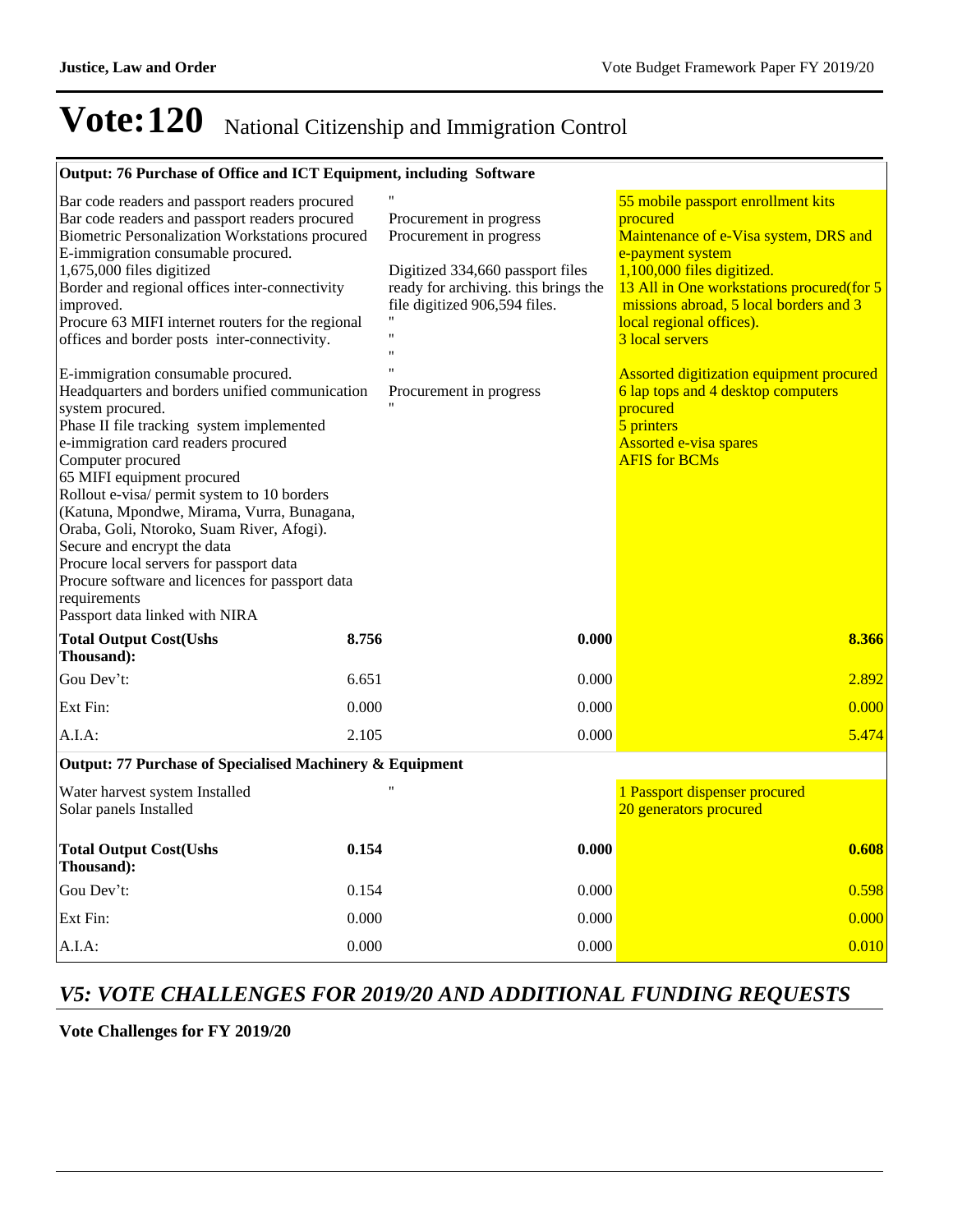The Directorate is faced with the following challenges:

(a) Government of Uganda, in October 2018, concluded a supply contract for a turnkey solution for the supply of the e-Passport system and related hardware, personalization center and 300,000 blank e-passport booklets, service, maintenance and deployment of equipment to 7 missions abroad and 3 regional local passport issuance centers. Next FY 2019/20, UGX 67.702bn is required only to procure 300,000 blank e-passport booklets; yet the entire budget for DCIC is UGX 55.54bn. The implementation of e-passport will require procuring courier services to deliver passports to Missions abroad and this requires UGX 1.430bn which is unfunded; deployment of Immigration Officers to 7 Missions abroad to ensure passport applicants are properly vetted and verified before enrollment and to strengthen management of other immigration facilities such as visas, citizenship and dual citizenship and this requires UGX 5.760bn and is also unfunded.

(b) The Directorate of Citizenship and Immigration Control will undertake printing of visa stickers, re-entry cards, certificates for citizenship, certificate for identity and certificates for residence adopting the new security printing technology by Uganda Security Printing Company Ltd. UGX 5.4bn is required, but is unfunded.

(b) In the budget speech for the FY 2017/18, the Minister of Finance informed the country that effective FY 2017/18, all non-tax revenue would henceforth be collected by Uganda Revenue Authority and remitted to Consolidated Fund in line with PFMA 2015 Act; The Directorate of Citizenship and Immigration Control has been receiving funding for implementation of its activities from Non Tax Revenue it collects inform of appropriation in aid(AIA).

The DCIC's budgets under appropriation in aid has been UGX 10.9bn, UGX 11.89bn and UGX 21.00bn for the FY 2016/17, FY 2017/18 and FY 2018/19 respectively. The projection for appropriation in aid for the FY 2019/20 is UGX 30.016bn. DCIC is in advanced stages of integrating the e-immigration systems and manual revenue system with the Uganda Revenue Authority automated payment system, effectively allowing URA to take charge of all revenue collections. The DCIC requests that the projected UGX 30.016bn in AIA for the FY 2019/20 be mainstreamed into the normal MTEF budget.

(c) The National Citizenship and Immigration Control Board has not been fully constituted since March 2017 when the terms of service for the previous members of Board expired, except for the Chairperson. This has constrained the operations of the Directorate of Citizenship and Immigration Control.

(d) The unresolved border demarcations between South Sudan DRC and Uganda is constraining development of border posts such as Ngomoromo, Opotpot, Afogi and Oraba. The Directorate request the Committee to involve the Ministry of Land, Housing and Urban Development and Ministry of Foreign Affairs to resolve this problem.

(e) Lack of clear policy guidance from other institutions contributes to the poor performance of the institution. For example of lack of man power survey, lack of business survey, lack of pupil student surveys etc. to clearly advice the actions and impacts of Migration.

(f) Outbreak of Ebola Hemorrhagic fever in DRC which is affecting movement within the region. The directorate requires deployment of Health workers to the borders along the Congo border.

#### **Additional requirements for funding and outputs in 2019/20 Justification of requirement for additional outputs and funding Vote : 120 National Citizenship and Immigration Control Programme : 11 Citizenship and Immigration Services** *OutPut : 01 Citizens facilitated to travel in and out of the country.* Funding requirement UShs Bn : **66.893** Procurement of e-Blank Passport booklets and Consumables The Directorate is transitioning into issuance of e-Passports. UGX 67.703bn is required to procure blank electronic passports. However, what is provided is UGX 8bn leaving a shortfall of UGX 59.703bn. In addition, the Directorate requires funds for courier services at UGX 1.430bn for overseas passport delivery and for deployment of immigration staff to 7 Uganda Missions abroad at UGX 5.760bn. These activities are unfunded. *OutPut : 02 Facilitated entry, stay and exit of foreigners*

#### **Table V5.1: Additional Funding Requests**